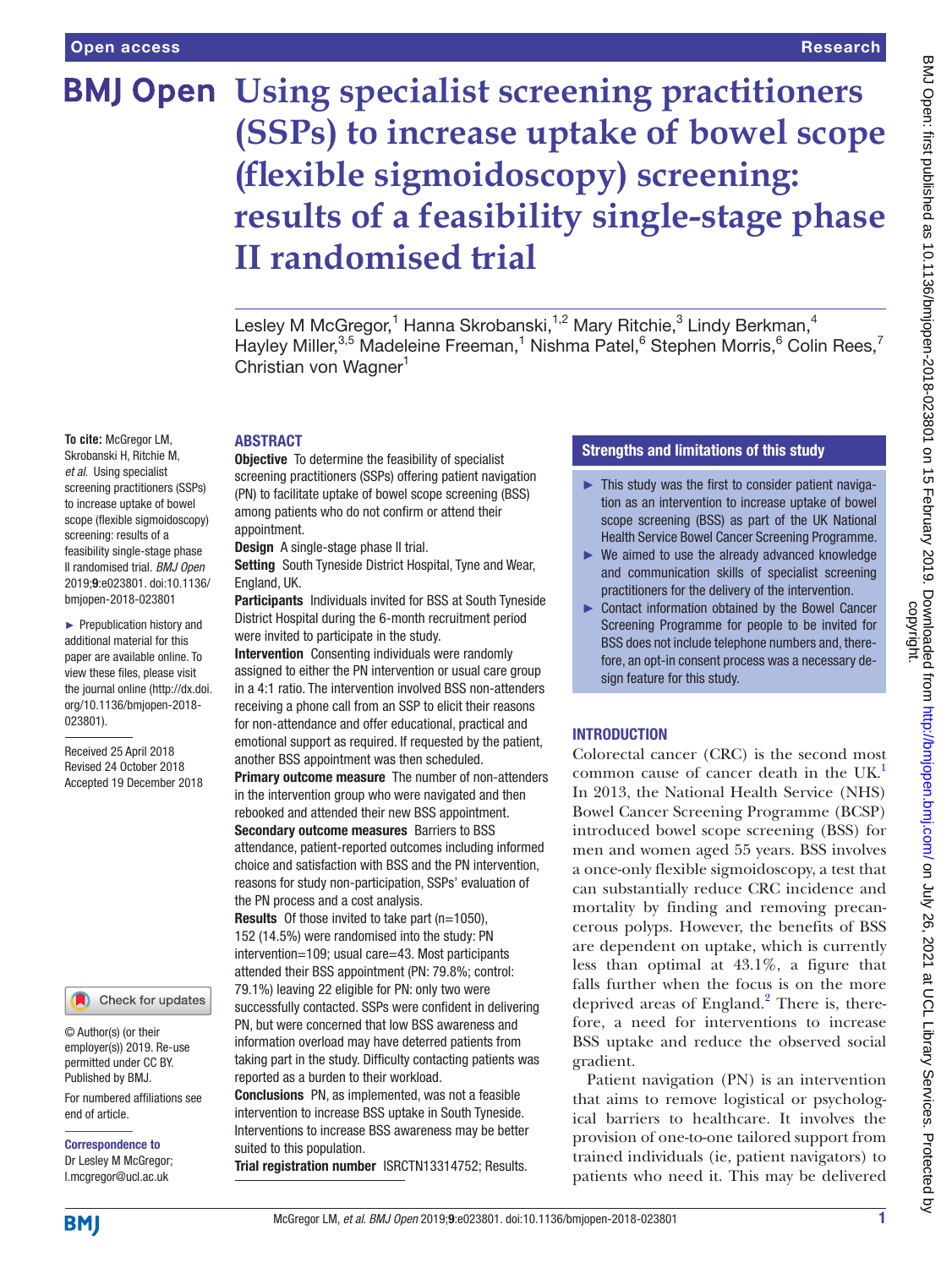face to face or via telephone. The concept of PN was originally developed in the USA, in 1990, by Harold Freeman, mainly in the context of breast cancer screening for patients of low socioeconomic status.<sup>[3](#page-6-2)</sup> However, it has since been applied to other cancer types and chronic diseases across the healthcare continuum, from prevention to end of life. $4$ 

There is a lot of US evidence that PN can increase CRC screening uptake. A randomised controlled trial showed significantly higher rates of screening (completion of either a faecal occult blood test (FOBT) or colonoscopy) among patients in a PN intervention group (35%), compared with those in a control group  $(20\%)$ .<sup>5</sup> More recently, DeGroff *et*  $a^6$  $a^6$  found that low-income patients who received a PN intervention were one and a half times more likely to attend colonoscopy than control partici-pants receiving usual care.<sup>[6](#page-6-5)</sup> Similarly, Rice *et al*<sup>*T*</sup> found patients assigned to a PN intervention condition were 11.2 times more likely to attend colonoscopy than those in the control condition.<sup>[7](#page-6-6)</sup> Patients in the navigation intervention group were also significantly more likely to have adequate bowel preparation and significantly less likely to miss or cancel their appointments.<sup>[7](#page-6-6)</sup> Although PN has not yet been applied to BSS in the UK, it has successfully been used to increase uptake of breast screening among African-Caribbean women in two socially diverse areas of London.<sup>[8](#page-6-7)</sup> Moreover, a further single-site study in London explored whether a telephone call from a general practitioner or healthcare assistant to patients who had failed to respond to their NHS BCSP invitation to complete an FOBT could help increase screening uptake.<sup>[9](#page-6-8)</sup> The call aimed to identify reasons for their non-response and encourage participation. The results indicated that the call was successful, with 66% of those contacted agreeing to be screened and  $50\%$  then completing the test.<sup>[9](#page-6-8)</sup> This suggests that a PN telephone intervention could be an effective method to promote BSS attendance in the UK.

The main aim of this study was to determine the feasibility of employing specialist screening practitioners (SSPs), who are based within screening centres and whose day-to-day role is to support patients through the screening process, to additionally offer PN to patients who do not confirm or attend their BSS appointment. The advantage of delivering PN through screening centres as opposed to primary care was the already available infrastructure to support patients through their screening journey, for example, readily available expertise and knowledge regarding BSS and the BCSP, skills communicating with the public about cancer and screening tests, and the ability to directly coordinate amendments to screening invitations, for example, rescheduling appointments, arranging for the enema to be administered at the hospital. The main potential barrier to delivering PN in this way was that screening centres do not have access to the telephone numbers of screening invitees. The objectives of this study were, therefore, to determine the feasibility of screening centre delivered PN by assessing study recruitment rates (specifically the proportion of

BMJ Open: first published as 10.1136/bmjopen-2018-023801 on 15 February 2019. Downloaded from http://bmjopen.bmj.com/ on July 26, 2021 at UCL Library Services. Protected by<br>copyright. BMJ Open: first published as 10.1136/bmjopen-2018-023801 on 15 February 2019. Downloaded from <http://bmjopen.bmj.com/> on July 26, 2021 at UCL Library Services. Protected by

screening invitees willing to consent to taking part and sharing their contact details); BSS uptake rates of those navigated; patients' satisfaction with PN; SSPs' satisfaction with PN and the cost of delivering the PN intervention.

# **METHOD**

#### **Design**

We used a single-stage phase II trial to determine whether PN could positively impact the BSS attendance rate in South Tyneside to a degree that would merit further investigation. The protocol for this research has previously been published and should be consulted for addi-tional methodological detail.<sup>[10](#page-6-9)</sup>

# Recruitment and setting

All individuals invited for BSS at South Tyneside District Hospital (STDH; one of three sites operating under the South of Tyne Screening Centre) during the recruitment period (May to October 2015) were invited to take part in this study. The South of Tyne Screening Centre was chosen because it has below average uptake of BSS, with 37% of invited adults attending screening.<sup>[2](#page-6-1)</sup>

# Procedure

A study invitation was sent with the standard BSS preinvitation letter and included a participant information sheet (PIS) and consent form to be completed and returned by those who wished to participate in the study. The PIS detailed information about the aim of the study, consent process, data protection and study procedure, including the telephone number that would appear on their screen if they were to receive a PN phone call. It also stated that deciding to take part in the study was not the same as deciding to take part in screening. The consent form asked individuals to indicate their gender, contact number, name and address. Individuals who did not want to participate were asked to complete and return an anonymised non-participation postcard (A5 size), using the presented tick box options and free-text space to indicate their reason(s) for non-participation (online [supple](https://dx.doi.org/10.1136/bmjopen-2018-023801)[mentary file A](https://dx.doi.org/10.1136/bmjopen-2018-023801)).

The research nurse allocated (unblinded) consenting individuals to either the PN intervention or control group using a pregenerated, gender-specific randomisation list (provided by medical statistician). An initial randomisation ratio of 2:1 in favour of the intervention was soon increased to 4:1 due to a low response rate.

As per usual care, 2weeks after receiving the preinvitation letter, consenting participants received a BSS appointment date and time (6weeks in advance). This letter requested confirmation of their intention to attend the appointment (return of slip or call to centre). If no confirmation was received within 2weeks, the bowel cancer screening hub sent a reminder letter. If confirmation was not received within a further 2weeks, a cancellation letter was then sent. For those in the control group, there was no further contact from the screening centre. If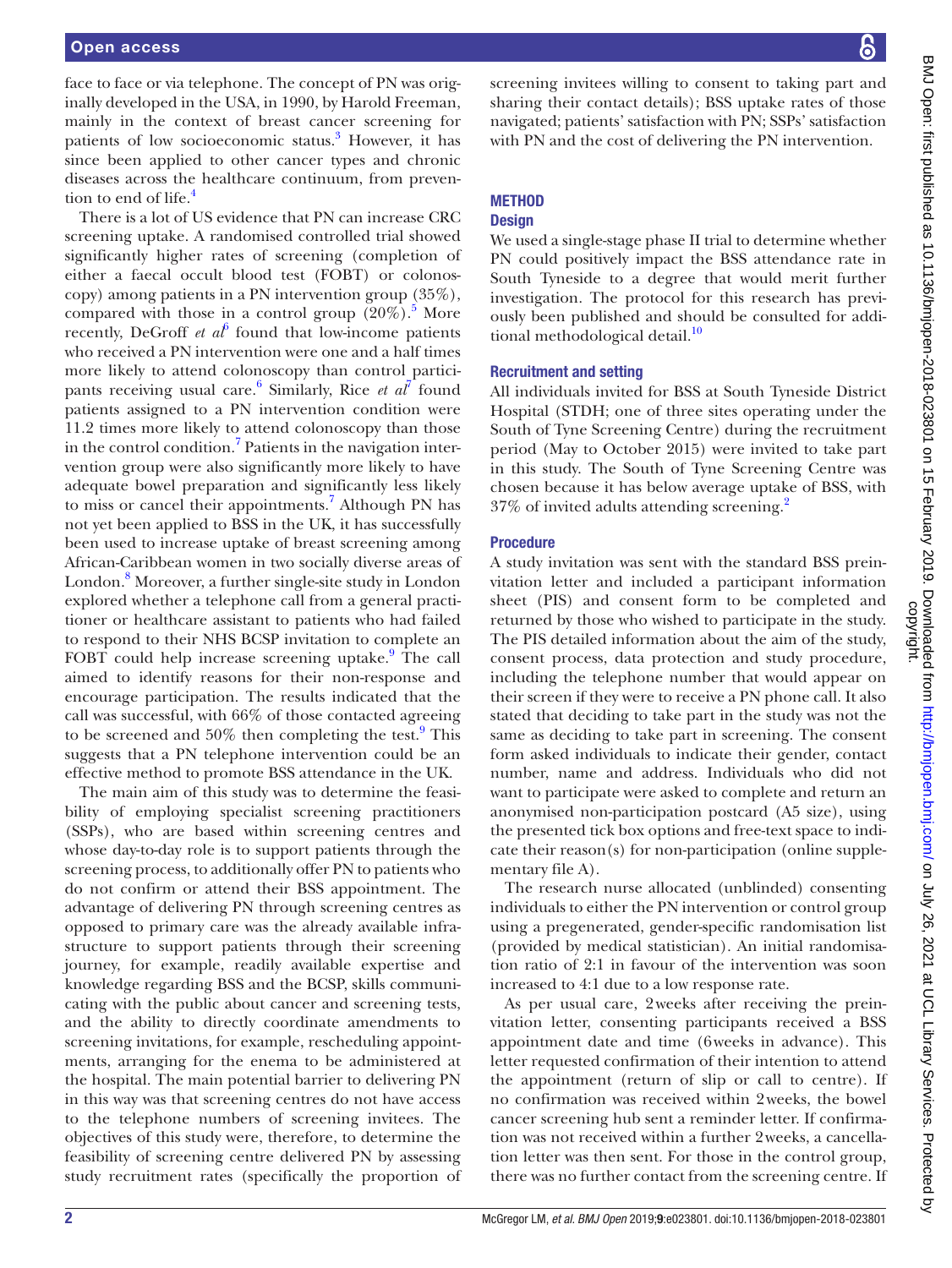the appointment was confirmed, an enema with instructions was mailed out approximately 2weeks before the appointment. Patients who confirmed but then failed to attend received a 'DNA' letter. For those in the control group, again no further contact was made.

For those in the PN group, the PN intervention began following the mail out of the cancellation or 'DNA' letter. In addition to the original protocol, the PN intervention was also initiated following a call made by a patient to the screening centre to cancel their BSS appointment without an intention to rebook at a later date. For those who phoned to cancel an appointment with a plan to call back and rebook, the PN intervention was only initiated if no new appointment was made within 6–8 weeks. As per study protocol, the PN intervention involved an SSP trained in how to deliver PN, telephoning the individual to elicit reasons for non-attendance, to provide emotional and instrumental support to overcome any barriers identified (eg, assistance with the enema), and, if relevant, to help arrange a new appointment.<sup>10</sup> Good practice required the participant to confirm their agreement to the call being recorded at the start of the PN call.

All participants were sent one of four versions of an End of Study Questionnaire (ESQ) approximately 4 weeks after attendance at their BSS appointment, or 1week after non-attendance or an unsuccessful PN call (ie, no response or no new appointment agreed). Questions varied across versions depending on relevance to study group and attendance status but generally included questions pertaining to demographic details, BSS knowledge and decision experience and satisfaction. For those who attended, additional questions included the test experience and views on the support they received. Specifically, patient-reported pain and embarrassment were explored as these are common barriers to screening uptake. $11-16$ The ESQ for patients who received PN also aimed to explore the cognitive and emotional response to the intervention and its effect on informed choice and BSS knowledge. If ESQs were not returned within 2 weeks, a second ESQ was sent as a reminder.

# SSP interviews

The six SSPs (all female) trained to deliver PN were interviewed at the end of the study to elicit their perspectives on the delivery of the intervention, including barriers and facilitators, and how PN would likely affect their workload if implemented. Semistructured telephone interviews were carried out by the patient representative (LB) involved in the study and recorded. Following transcription, the interviews were then analysed for recurrent themes using a thematic analysis.

#### Patient involvement

The research question was developed as part of a stakeholder meeting which included three patient representatives. The meeting introduced the PN concept, reviewed previous evidence supporting its use and determined the suitability of this strategy in the English context. The

meeting also determined the appropriateness of using a feasibility study, the specific way in which PN should be delivered (eg, by SSPs) and the potential for patient and public involvement (PPI) going forward. One of our attending patient representatives became a coinvestigator and was involved in reviewing drafts of the protocol, recruitment materials, the lay summary, conference abstracts and reports. In addition, our patient representative (LB) went on to help develop the SSP interview schedule, then conducted the interviews, coanalysed the transcripts and disseminated the results at a conference.

#### Cost analysis

We undertook a detailed bottom-up microcosting exercise to calculate the average cost per participant of PN and usual care. Costs mainly comprised staff time and stationary (stamps, envelopes, paper, postage and printing charges) associated with the following activities: (1) the preinvitation letter introducing BSS; (2) the invitation letter to participate in BSS with an appointment date; (3) the reminder letter sent if no confirmation is received from the patient; (4) the cancellation letter sent to participants if there is no reply to the reminder letter and (5) instructions on how to participate in BSS sent to participants if confirmation is received. In addition, for PN, we also included the cost of PN training and the cost of PN contacts in the event that patients did not respond to the invitation or did not attend a confirmed appointment. Unit costs were taken from market prices.

# **RESULTS**

#### Response rate

The response rate was 14.6% (153 out of 1050), which was significantly below the target of  $40\%$ .<sup>[10](#page-6-9)</sup> One consent form was received after the individual had attended their scheduled BSS appointment and was therefore excluded from randomisation, resulting in 43 participants randomly allocated to the control group (female=23; 53.5%) and 109 to the intervention (PN) group (female=58; 53.2%). The non-randomised individual (female) was included in the evaluation and sent an ESQ.

# Study decliners

Non-participation postcards were returned by 16 people (1.8% of 897 non-consenting invitees). The most commonly reported reasons for non-participation were 'I have already decided not to have the BSS test' (43.8%; n=7), and 'I do not want to receive additional phone calls from the screening centre' (37.5%; n=6). Other reasons for not having the test mostly focused on people currently feeling well/content with life and not wanting to alter this by getting involved in screening.

# BSS participation by study group

The majority of participants attended their original BSS appointment: control=79.1%and PN=79.8%. This level of attendance was much higher than the 35% average for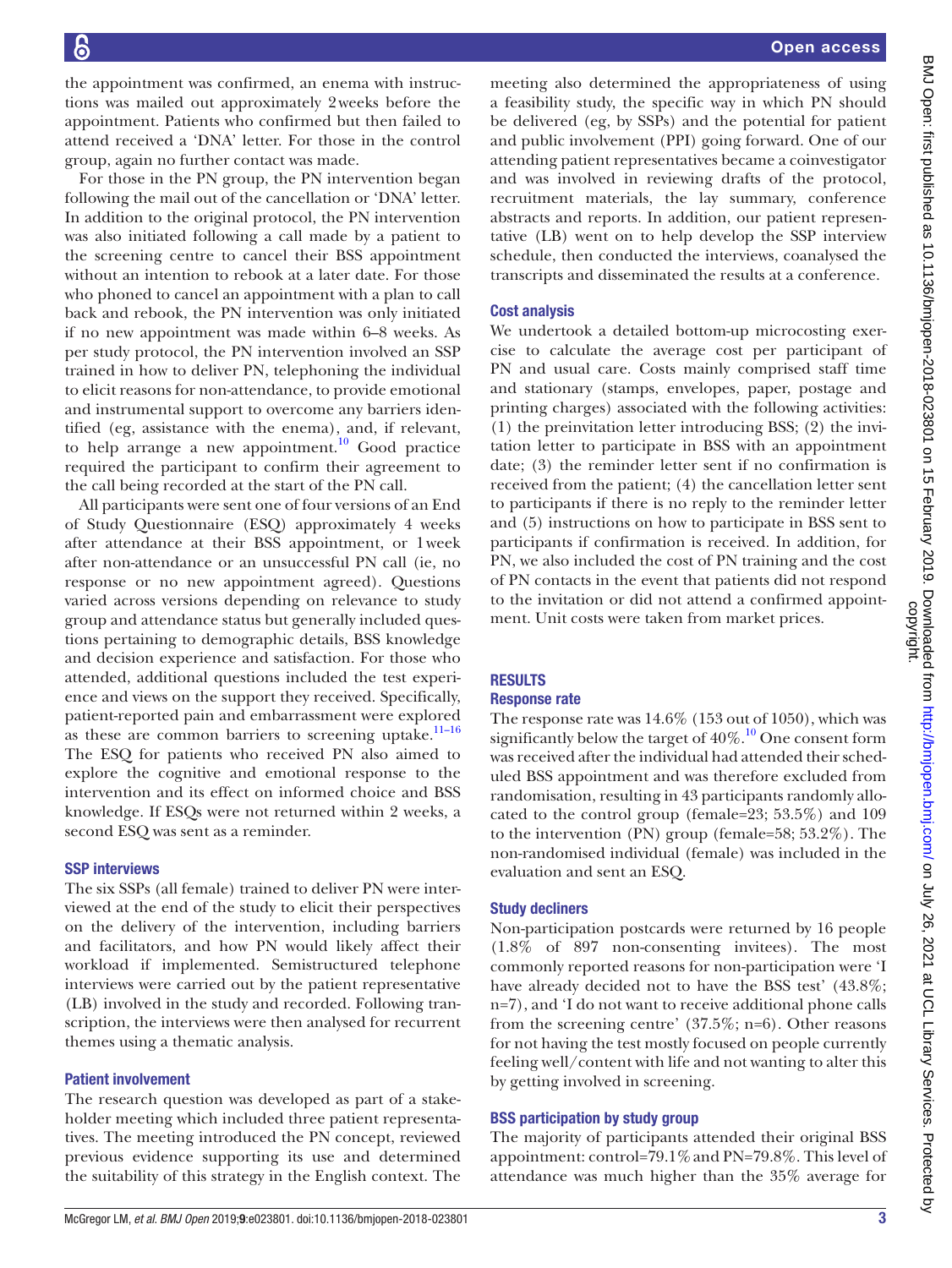

<span id="page-3-0"></span>Figure 1 Flow diagram of study participation. ESQ, End of Study Questionnaire; PN, patient navigation.

STDH over the study period. (Ritchie, personal communication, 2016) As a result, only 22 people were eligible for the intervention: 12 failed to confirm their appointment, 4 failed to attend a confirmed appointment and 6 cancelled their appointment. However, SSPs only called 19 participants as three were lost to follow-up (ie, erroneously not highlighted as needing PN intervention) and only two received PN. The PN received was of a relatively 'low level': one PN call was audio recorded (2min 54s), and it revealed that the only reason for non-attendance was that the individual's GP had recently referred them for bowel investigations. For the second PN call, the individual stated that they had forgotten their appointment and asked to rebook before permission to record was obtained. Of the remaining participants, 10 failed to answer all call attempts, 4 had an invalid or wrong number and 3 answered but declined participation (see [figure](#page-3-0) 1).

#### Attendance follow-up (intention to treat)

Attendance data were assessed for each consenting individual, 3 months after the last PN call attempt was made. In this time, one control participant had self-referred and attended a new BSS appointment and three PN participants (one failed to answer PN calls, one received a PN call and one was lost within the study and so the PN intervention was not attempted) rebooked and attended a BSS

appointment. BSS attendance levels then increased to 81.4% (n=35) and 82.6% (n=90) for the control and PN groups, respectively.

#### End of Study Questionnaires

One hundred and ten participants completed ESQs; the majority of these had attended their original BSS appointment (n=104; male=54) and therefore none had received the PN intervention. While comparisons between those who did and did not receive the intervention were not possible, useful data emerged regarding the BSS experience: 98.1% were satisfied with their choice to attend, 97.2% were satisfied with their test experience and 100% were satisfied with the support they received throughout the BSS experience. The majority of participants reported no or mild pain (59.6%) and indicated no or mild embarrassment (78.9%). Furthermore, 30.4% found it less painful and 46.2% less embarrassing than expected. [Table](#page-4-0) 1 shows the breakdown of these responses.

Although the majority of attendees were able to correctly answer 10 knowledge questions presented regarding BSS, there remained a notable percentage of BSS attendees who answered these questions incorrectly or with uncertainty. For example, 23% did not believe that BSS can help prevent bowel cancer and 18% did not consider bowel cancer to be a common cancer. Of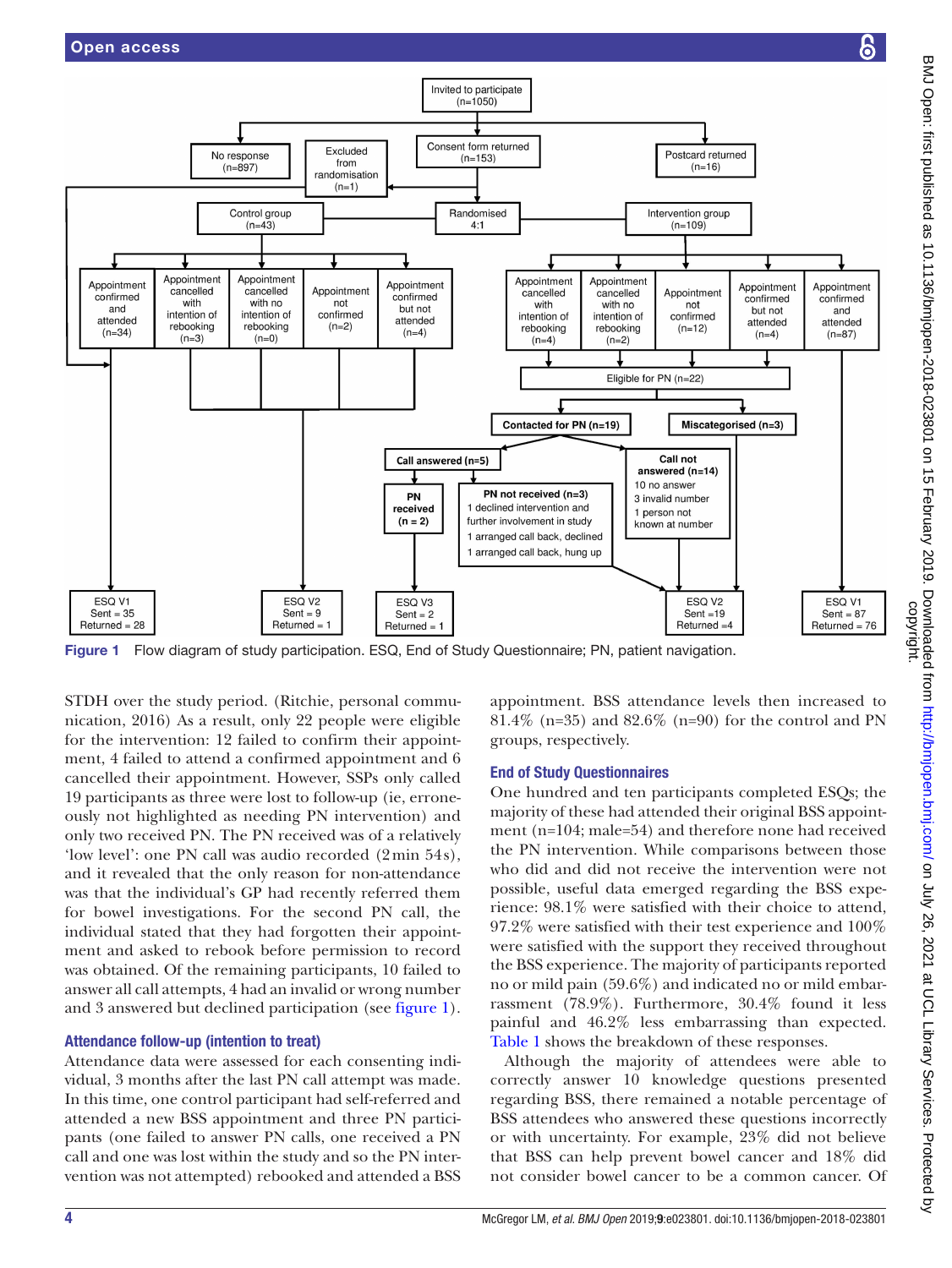<span id="page-4-0"></span>

| Table 1 End of Study Questionnaires                                                                      |                   |
|----------------------------------------------------------------------------------------------------------|-------------------|
|                                                                                                          | Attenders (n=104) |
| Question                                                                                                 | % (n)             |
| I am satisfied with my choice to attend bowel scope<br>screening (BSS)                                   |                   |
| Strongly agree                                                                                           | 67.3 (70)         |
| Agree                                                                                                    | 30.8 (32)         |
| <b>Disagree</b>                                                                                          | 1.0(1)            |
| Strongly disagree                                                                                        | 1.0(1)            |
| Overall, how satisfied were you with your test experience?                                               |                   |
| Very satisfied                                                                                           | 63.5 (66)         |
| Satisfied                                                                                                | 33.7(35)          |
| <b>Dissatisfied</b>                                                                                      | 1.0(1)            |
| Very dissatisfied                                                                                        | 1.9(2)            |
| Overall, how satisfied were you with the level of support you<br>received throughout the BSS experience? |                   |
| Very satisfied                                                                                           | 88.5 (92)         |
| Satisfied                                                                                                | 11.5(12)          |
| Dissatisfied                                                                                             | 0.0(0)            |
| Very dissatisfied                                                                                        | 0.0(0)            |
| How much pain did you feel during your test?                                                             |                   |
| None                                                                                                     | 17.3(18)          |
| Mild                                                                                                     | 42.3 (44)         |
| Moderate                                                                                                 | 27.9 (29)         |
| Severe                                                                                                   | 12.5(13)          |
| Was your test more or less painful than you expected?                                                    |                   |
| More painful                                                                                             | 23.5 (24)         |
| As expected                                                                                              | 45.1 (46)         |
| Less painful                                                                                             | 30.4(31)          |
| How much embarrassment did you feel during your test                                                     |                   |
| None                                                                                                     | 43.3 (45)         |
| Mild                                                                                                     | 35.6 (37)         |
| Moderate                                                                                                 | 17.3(18)          |
| Severe                                                                                                   | 3.8(4)            |
| Was your test more or less embarrassing than you<br>expected?                                            |                   |
| More embarrassing                                                                                        | 5.8(6)            |
| As expected                                                                                              | 48.1 (50)         |
| Less embarrassing                                                                                        | 46.2 (48)         |

particular interest was that 60% did not know that BSS was a one-off test.

# SSP interviews

All six SSPs were interviewed (range:19–41min). Overall, SSPs found the PN training to be very useful and were confident in delivering the intervention. However, they also expressed some concerns about PN and highlighted possible reasons why it was unsuccessful for this patient group. SSPs felt that within South Tyneside, individuals

not wanting to attend BSS would also not want to discuss their reasons:

If they're not going to take part in something then you're probably not going to consent to be contacted after because you've already made your mind up that you're not going to attend. (SSP5)

Additionally, they mentioned that people in their area were largely unaware of BSS, and some would have been anxious on receiving the invitation letters as a consequence:

I think because people don't really know what bowel scope screening is. I think some people were frightened because they thought that their GPs had referred them in. I think there's not enough information out about bowel scope screening as yet. (SSP4)

SSPs also worried that patients would have been overwhelmed by all the information they received about both BSS and the study simultaneously, and this may have deterred some individuals from participating. This may also have caused confusion about whether patients were consenting to take part in screening or a research study, and perhaps some attended screening under the assumption that it was part of the study:

I think it was confusing for them. I think they received a lot of information because they were receiving the navigation information and they were also receiving information regarding bowel screening. I think it was probably too much all at one time for them to comprehend. I think it probably put some patients off, and certainly from the experience that I had from consenting people for bowel scope screening. One lady that springs to mind was a school teacher; she thought that she was consenting for a study rather than for a screening investigation. I think it created confusion. (SSP4)

In addition, SSPs expressed difficulty with trying to contact non-responders eligible for PN, and commented that many participants had provided false telephone numbers or did not answer. Those they were able to contact often hung up or seemed uninterested in talking to them. These difficulties in contacting patients meant SSPs needed to repeat phone calls on different days and times, which was perceived as a demanding addition to their workload:

'I've been ringing the patients on different days, different times of the day, that sort of thing, to try and… if people are at work and things, to try and catch them when they're there. So, doing it on top [of] my everyday other clinical commitments, it has actually been quite a demand.' (SSP3)

# Cost analysis

The mean costs per participant of PN and usual care were £18.92 and £12.10, respectively. The difference in costs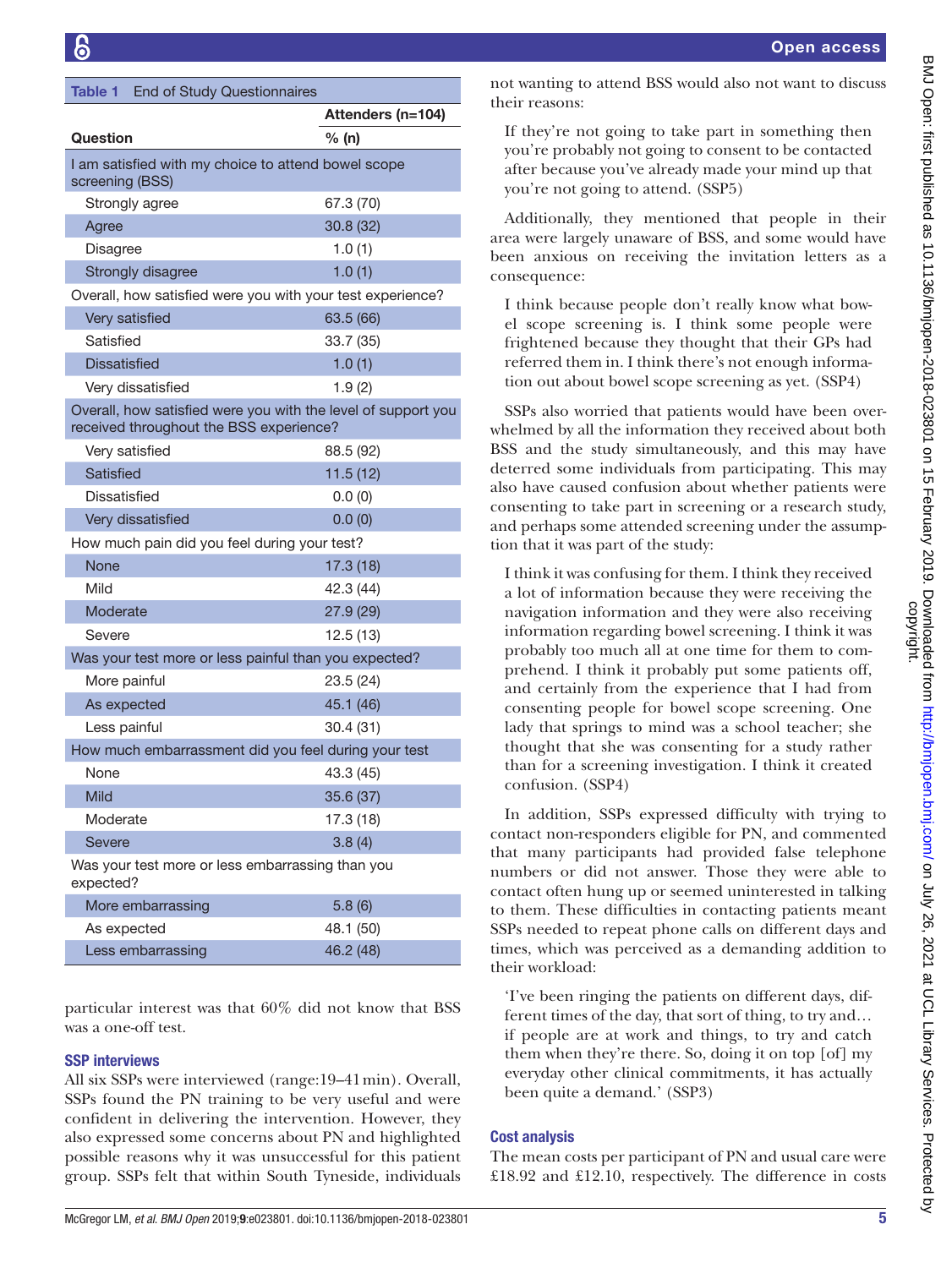(£6.72 per participant) was driven mainly by the cost of SSP time associated with trying to contact non-responders.

#### **DISCUSSION**

This study explored the feasibility of SSPs offering PN to patients at South Tyneside Screening Centre who did not confirm or attend their appointment, in order to engage/re-engage them with the opportunity to have BSS. The introduction of PN, with this patient group, was not found to be feasible within the current programme structure.

This was the first study to apply PN to BSS in an area of low uptake in the UK. A range of quantitative and qualitative data was gathered to assess the feasibility of the intervention, including BSS attendance, reasons for study non-participation, informed choice about BSS, an SSP evaluation and a cost evaluation. The study provides important practical implications, because it suggests that SSP-led PN is currently not a feasible method for increasing screening uptake, in areas where BSS is low, predominantly due to restricted access to contact details. A cost analysis also suggested that compared with other interventions aimed at increasing BSS uptake, PN was slightly more expensive to deliver, though the cost implications were modest and we cannot give a fair evaluation of the money saved through the prevention of CRC had the PN process not been restricted.

The main challenge of this study was the recruitment of prospective BSS invitees which led to a biased, self-selected sample of highly motivated participants. SSPs suggested that the main problem lay with sending study invitations alongside the BSS preinvitations. While this was the only option in the context of an SSP-led study, it appeared to cause confusion among some patients, with an example given by one SSP of a woman assuming she was taking part in the study when she was attending her BSS appointment. Indeed, this aspect of the study design, while included to allow ease of access to appropriate patients, to avoid an additional mail out and to keep it separate from receipt of the BSS appointment letter, may still have led to information overload, negatively affecting participation rates.

This design element also related to the main obstacle for PN in the screening context, namely the lack of availability of patient telephone numbers by the screening programme. As a result, we had to ask participants to provide their telephone number during the study consent process. This meant there was a selection bias, because we were only able to contact individuals who were engaged with BSS and willing to take part in research, rather than those who were unengaged and arguably most in need of navigation (eg, those who did not read the invitation letters). SSPs commented that they felt that those who did not want to take part in BSS may have also not wanted to discuss BSS and their reasons for non-attendance with them over the phone. It was, therefore, not surprising that the uptake was much higher in our sample (79% and

80% in the control and intervention groups, respectively) compared with uptake observed within South Tyneside generally (37%) and specifically within STDH (35%) during the study period. $^{2}$  (Ritchie, personal communication, 2016).

SSPs also faced great difficulty establishing contact with participants who had consented to the study, with many unanswered calls and false telephone numbers provided. It was not possible to verify telephone numbers ahead of the PN intervention and we were not able to assess and compare the proportion of incorrect telephone numbers in the control group. While one SSP considered this a 'mischievous side' of the population, we perhaps could have benefited from asking consenting participants to provide an indication of the best day and time to contact them by phone. Additionally, as per usual practice within the centre, navigators did not leave voicemail messages, but this may have helped alert patients to a subsequent call and perhaps offered reassurance of the friendly voice they were likely to receive following their non-response or non-attendance. A request for the patient to confirm their agreement to the recording of the call before proceeding with PN may also have put people off continuing the conversation.

Future research would benefit from finding ways to contact patients without first having them provide their number and consent to being called. For example, by providing the navigation service through primary care (using healthcare assistants, nurses or volunteers trained in BSS navigation), the telephone numbers of patients will already be available and a call from their general practice may be considered a more familiar and acceptable approach. However, in a study involving telephone communication through a general practice in a socioeconomically deprived area in London to increase FOBT uptake specifically, similar difficulties ensued; 46% of patients to be contacted had an incorrect number or no number at all documented.<sup>9</sup> Exploration of using other communication avenues to personally promote healthcare initiatives and opportunities to unengaged audiences is required.

The observation from SSP interviews that BSS awareness is low in South Tyneside suggests that an intervention to raise awareness might initially be more useful than PN in increasing BSS uptake in future. It is possible that PN is better suited to patients who are already aware of an available opportunity or concept. Alternatively, a decision aid could perhaps be used in future, alongside or ahead of PN, to help increase patients' knowledge of BSS, including its risks and benefits, and encourage consideration of the test. A recent American study found that providing patients with a decision aid, as well as PN, led to greatly increased bowel cancer screening uptake within 6 months when compared with usual care  $(68\% \text{ vs } 27\%)$ .<sup>[17](#page-6-11)</sup>

To conclude, PN provided by SSPs was not found to be a feasible intervention to increase BSS among patients in South Tyneside Screening Centre. This was likely due to the lack of access to patient telephone numbers, causing